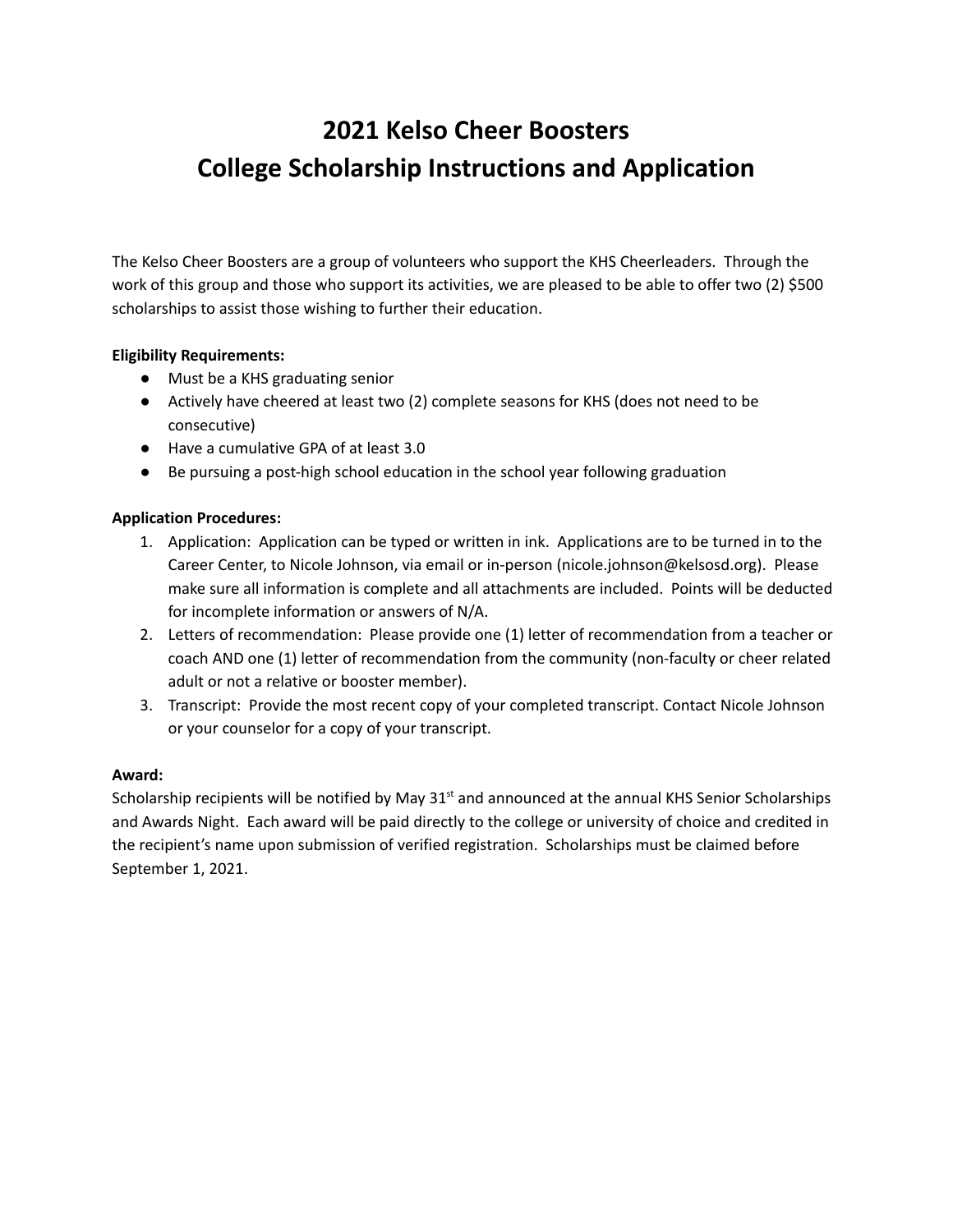## **2021 Kelso Cheer Boosters College Scholarship Application**

| Student name:               |  |
|-----------------------------|--|
| Home address:               |  |
| City, State & Zip:          |  |
| Email:                      |  |
| Phone:                      |  |
| Message phone:              |  |
| High School cumulative GPA: |  |
|                             |  |

List all high schools you attended and which grade (s):

Are you enrolled in a Running Start Program?

College or University you plan to attend:

Will you be a full time student?

Anticipated field of study:

| Mark or circle the seasons you actively cheered and completed for KHS: |      |  |        |  |             |  |  |  |
|------------------------------------------------------------------------|------|--|--------|--|-------------|--|--|--|
| Freshman                                                               | Fall |  | Winter |  | <b>Both</b> |  |  |  |
| Sophomore                                                              | Fall |  | Winter |  | <b>Both</b> |  |  |  |
| <b>Junior</b>                                                          | Fall |  | Winter |  | <b>Both</b> |  |  |  |
| Senior                                                                 | Fall |  | Winter |  | <b>Both</b> |  |  |  |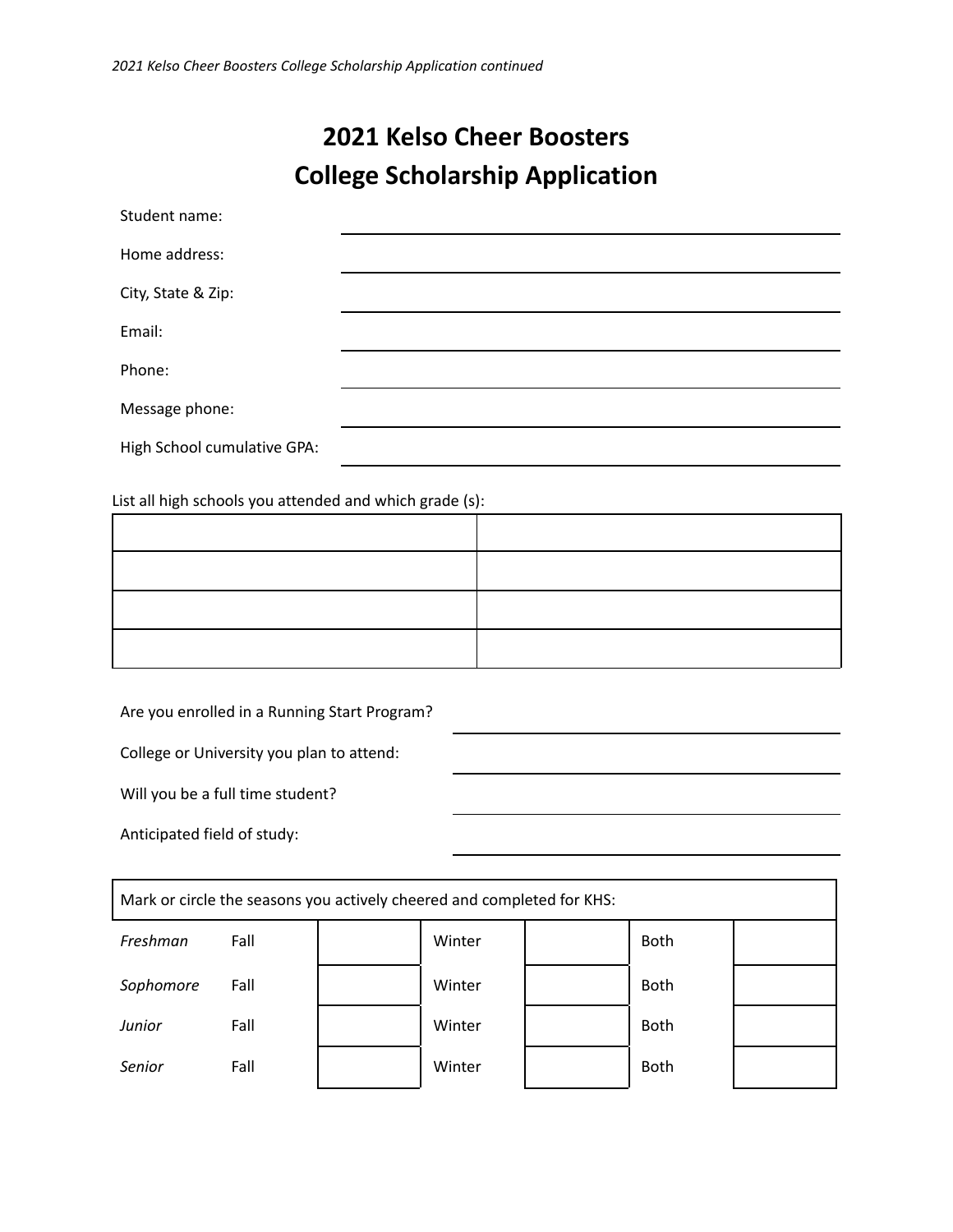Name:

SCHOOL AND COMMUNITY ACTIVITIES: List or attach a summarized description of any extracurricular activities which you have been involved with, your responsibilities as well as the duration of participation.

HONORS AND AWARDS: List or attach all honors and/or awards which you have received.